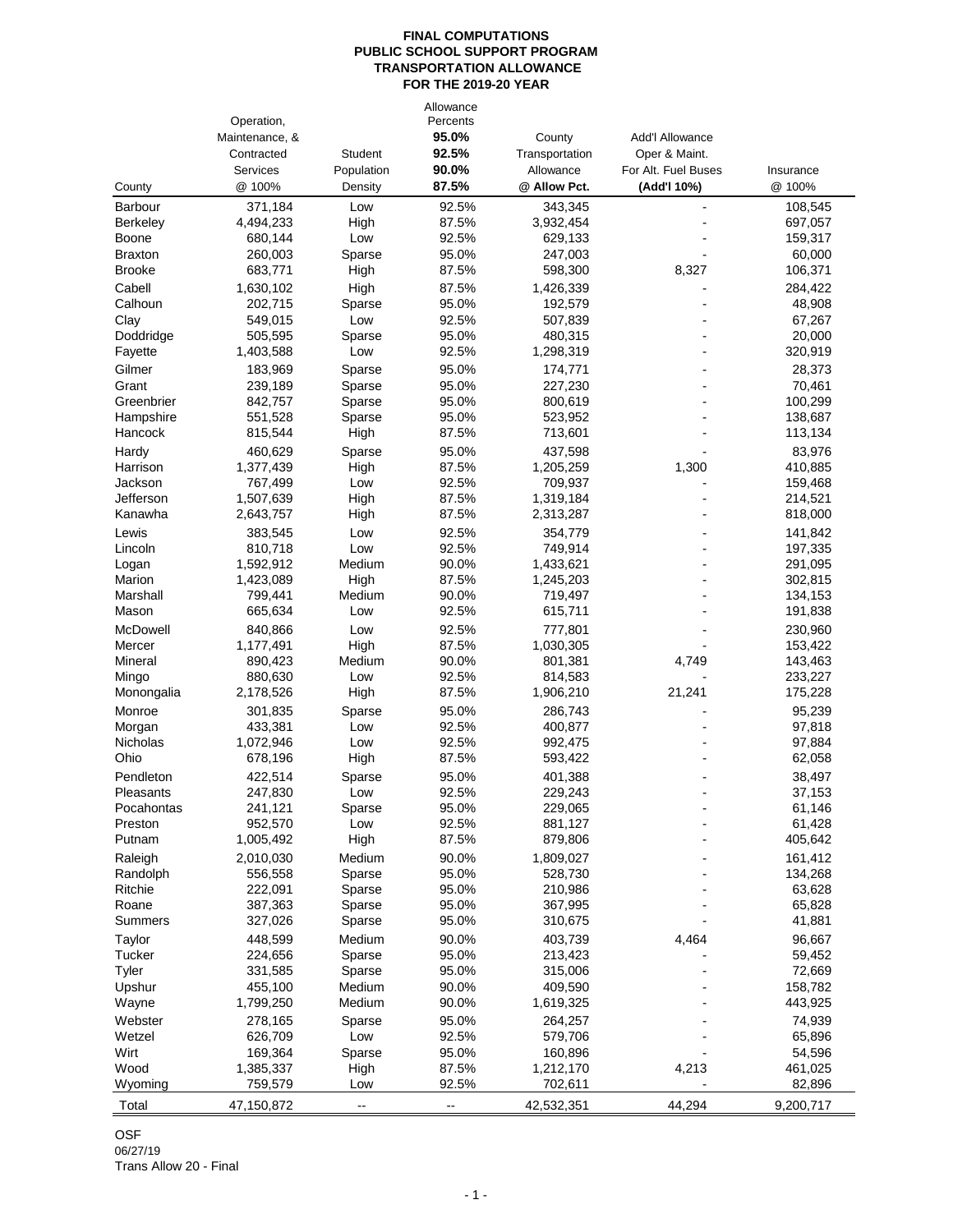OSF

06/27/19

Trans Allow 20

|                    | Current<br>Replace Val<br><b>Bus Fleet</b> | Replacement<br>Value<br>Adjusted to | <b>Pupils</b><br>Paid<br>In Lieu | Amount<br>Paid<br>In Lieu | In Lieu<br>Allowance<br>@ Avg. of | Operation &<br>Maintenance<br><b>MCVC Share</b> | Operation &<br>Maintenance<br><b>MCVC Share</b> |
|--------------------|--------------------------------------------|-------------------------------------|----------------------------------|---------------------------|-----------------------------------|-------------------------------------------------|-------------------------------------------------|
| County             | @ 8.33%                                    | Appropriation                       | 2017-18                          | 2017-18                   | (\$281.06)                        | 100%                                            | (Add'l 10%)                                     |
| <b>Barbour</b>     | 211,054                                    | 210,820                             | $\overline{2}$                   | 779                       | 562                               | 20,476                                          | 2,048                                           |
| <b>Berkeley</b>    | 1,650,733                                  | 1,648,900                           | 305                              | 172,031                   | 85,723                            | 161,677                                         | 16,168                                          |
| <b>Boone</b>       | 360,359                                    | 359,959                             |                                  | 1,128                     | 281                               |                                                 |                                                 |
| <b>Braxton</b>     | 188,296                                    | 188,087                             | 23                               | 3,836                     | 6,464                             |                                                 |                                                 |
| <b>Brooke</b>      | 291,144                                    | 290,821                             |                                  | 337                       | 281                               |                                                 |                                                 |
| Cabell             | 844,653                                    | 843,715                             | 561                              | 93,925                    | 157,675                           |                                                 |                                                 |
| Calhoun            | 105,744                                    | 105,627                             | 4                                | 8,605                     | 1,124                             | 19,251                                          | 1,925                                           |
| Clay<br>Doddridge  | 249,434<br>170,330                         | 249,157<br>163,628                  | 81<br>7                          | 21,319<br>2,613           | 22,766<br>1,967                   | 29,733                                          | 2,973                                           |
| Fayette            | 646,040                                    | 645,322                             | 5                                | 206                       | 1,405                             |                                                 |                                                 |
| Gilmer             | 104,918                                    | 104,801                             |                                  | 686                       |                                   | 7,711                                           | 771                                             |
| Grant              | 178,612                                    | 178,414                             |                                  | 1,225                     | 281                               | 18,106                                          | 1,811                                           |
| Greenbrier         | 490,275                                    | 489,730                             | 28                               | 29,077                    | 7,870                             |                                                 |                                                 |
| Hampshire          | 359,525                                    | 359,126                             | 23                               | 4,103                     | 6,464                             |                                                 |                                                 |
| Hancock            | 299,026                                    | 298,694                             | 3                                | 5,489                     | 843                               |                                                 |                                                 |
| Hardy              | 208,165                                    | 207,934                             | 8                                | 12,230                    | 2,248                             | 24,686                                          | 2,469                                           |
| Harrison           | 688,923                                    | 688,158                             |                                  |                           |                                   | 47,432                                          | 4,743                                           |
| Jackson            | 409,291                                    | 408,836                             |                                  | 3,005                     | 1,967                             | 31,433                                          | 3,143                                           |
| Jefferson          | 711,874                                    | 711,083                             | 5                                | 10,828                    | 1,405                             | 33,589                                          | 3,359                                           |
| Kanawha            | 1,656,221                                  | 1,654,382                           | 1,206                            | 233,048                   | 338,958                           |                                                 |                                                 |
| Lewis              | 255,282                                    | 254,998                             | 3                                | 7,078                     | 843                               | 15,002                                          | 1,500                                           |
| Lincoln            | 399,527                                    | 399,083                             | 6                                | 8,599                     | 1,686                             |                                                 |                                                 |
| Logan              | 507,669                                    | 507,105                             | 79                               | 14,327                    | 22,204                            |                                                 |                                                 |
| Marion             | 636,040                                    | 635,334                             |                                  |                           |                                   |                                                 |                                                 |
| Marshall           | 475,310                                    | 474,782                             |                                  | 43                        | 281                               |                                                 |                                                 |
| Mason              | 404,935                                    | 404,485                             |                                  | 798                       | 281                               |                                                 |                                                 |
| McDowell           | 330,655                                    | 330,288                             | 3                                | 1,237                     | 843                               |                                                 |                                                 |
| Mercer             | 662,329                                    | 661,593                             | 146                              | 19,511                    | 41,035                            |                                                 |                                                 |
| <b>Mineral</b>     | 388,887                                    | 388,455                             | 4                                | 1,695                     | 1,124                             |                                                 |                                                 |
| Mingo              | 378,628                                    | 378,207<br>792,062                  | 5                                | 5,086                     | 1,405                             |                                                 |                                                 |
| Monongalia         | 792,943                                    |                                     | 245                              | 68,007                    | 68,860                            |                                                 |                                                 |
| Monroe             | 230,829                                    | 230,573                             | $\overline{2}$<br>$\overline{2}$ | 6,296                     | 562<br>562                        |                                                 |                                                 |
| Morgan<br>Nicholas | 210,515<br>346,736                         | 210,281<br>346,351                  | 33                               | 11,175<br>31,907          | 9,275                             | 9,778                                           | 978                                             |
| Ohio               | 340,649                                    | 340,271                             |                                  |                           |                                   |                                                 |                                                 |
| Pendleton          | 110,327                                    | 110,204                             |                                  | 4,117                     | 1,124                             | 24,646                                          | 2,465                                           |
| Pleasants          | 118,265                                    | 118,134                             | 4<br>5                           | 4,025                     | 1,405                             | 257                                             | 26                                              |
| Pocahontas         | 134,309                                    | 134,160                             | 24                               | 6,992                     | 6,745                             |                                                 |                                                 |
| Preston            | 427,983                                    | 427,508                             | 9                                | 4,961                     | 2,530                             |                                                 |                                                 |
| Putnam             | 678,676                                    | 677,922                             | 502                              | 81,122                    | 141,092                           |                                                 |                                                 |
| Raleigh            | 1,072,690                                  | 1,071,499                           | 26                               | 25,893                    | 7,308                             |                                                 |                                                 |
| Randolph           | 306,303                                    | 305,963                             | 8                                | 1,833                     | 2,248                             |                                                 |                                                 |
| Ritchie            | 148,316                                    | 148,151                             | 33                               | 25,476                    | 9,275                             | 7,760                                           | 776                                             |
| Roane              | 291,241                                    | 290,918                             | 17                               | 3,350                     | 4,778                             | 20,664                                          | 2,066                                           |
| <b>Summers</b>     | 173,846                                    | 173,653                             | $\overline{2}$                   | 920                       | 562                               |                                                 |                                                 |
| <b>Taylor</b>      | 208,735                                    | 208,503                             |                                  | 234                       | 281                               | 16,733                                          | 1,673                                           |
| <b>Tucker</b>      | 113,314                                    | 113,188                             |                                  | 106                       | 281                               |                                                 |                                                 |
| <b>Tyler</b>       | 194,175                                    | 186,592                             |                                  |                           |                                   | 16,161                                          | 1,616                                           |
| Upshur             | 297,965                                    | 297,634                             | 4                                | 702                       | 1,124                             | 5,774                                           | 577                                             |
| Wayne              | 645,747                                    | 645,030                             | 12                               | 19,332                    | 3,373                             |                                                 |                                                 |
| Webster            | 150,549                                    | 150,382                             | 3                                | 2,520                     | 843                               |                                                 |                                                 |
| Wetzel             | 308,750                                    | 308,407                             | 12                               | 1,379                     | 3,373                             | 35,447                                          | 3,545                                           |
| Wirt               | 145,480                                    | 145,318                             |                                  |                           |                                   |                                                 |                                                 |
| Wood               | 617,643                                    | 616,957                             | 11                               | 13,490                    | 3,092                             |                                                 |                                                 |
| Wyoming            | 380,017                                    | 379,596                             |                                  | 282                       | 281                               |                                                 |                                                 |
| Total              | 22,709,882                                 | 22,670,781                          | 3,476                            | 976,963                   | 976,960                           | 546,316                                         | 54,632                                          |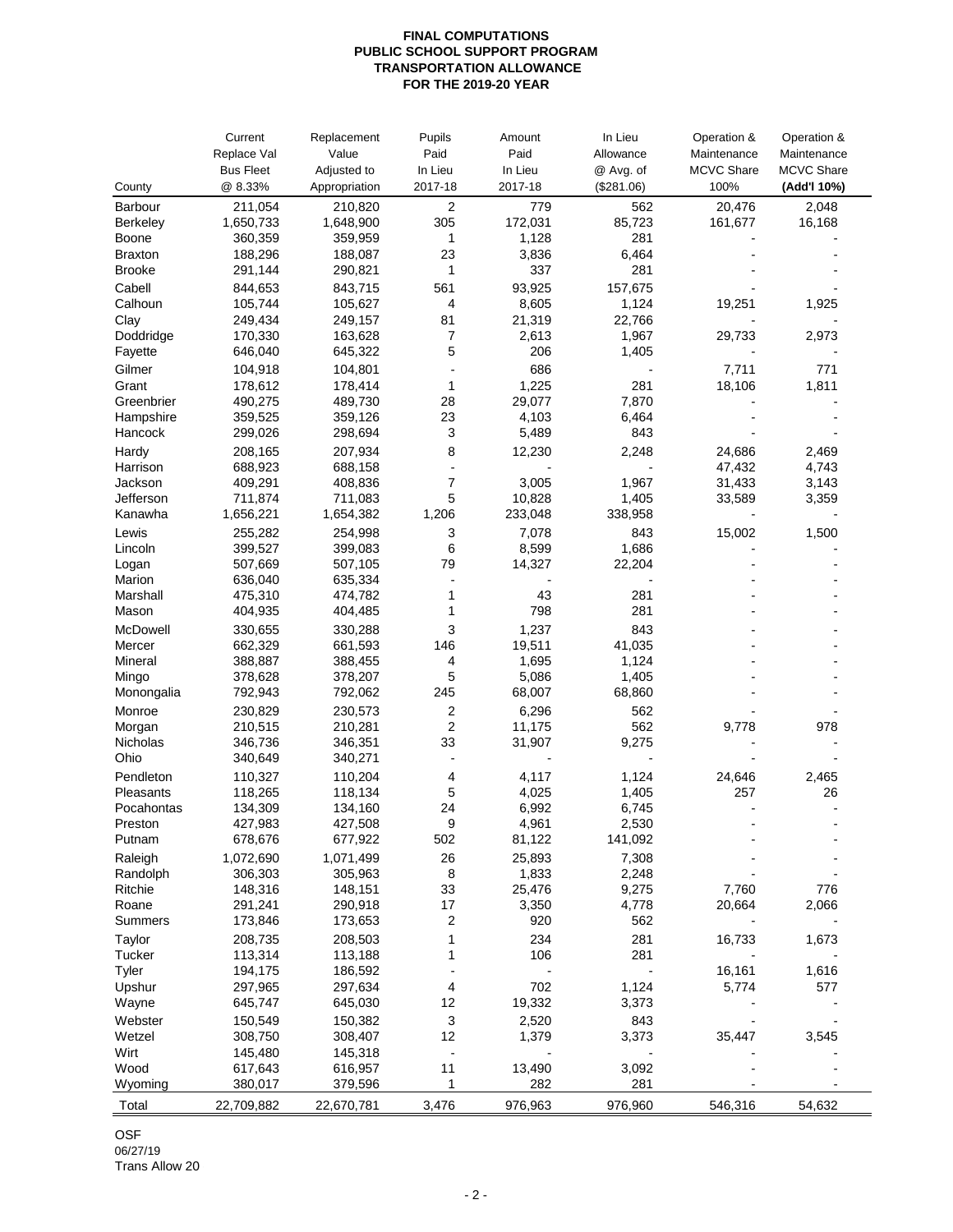OSF

06/27/19

Trans Allow 20

|                  | Total<br>Allowance                | Max. Allowance<br>(1/3 Above State | Allowance<br>In Excess | Avg. Allow.<br>Per Mile After   | Transportation<br>Allowance          | Funding                   | Transportation<br>Allowance |
|------------------|-----------------------------------|------------------------------------|------------------------|---------------------------------|--------------------------------------|---------------------------|-----------------------------|
| County           | <b>Before Limit</b><br>(\$1.7026) | Average)<br>(\$2.2701)             | Of Limit<br>(\$2.2701) | Limit W/O<br><b>Add'l Buses</b> | <b>Without Add'l</b><br><b>Buses</b> | For Add'l<br><b>Buses</b> | With Add'l<br><b>Buses</b>  |
| <b>Barbour</b>   | 665,320                           | 846,291                            |                        | 1.7847                          | 665,320                              |                           | 665,320                     |
| <b>Berkeley</b>  | 6,380,302                         | 7,717,223                          |                        | 1.8768                          | 6,380,302                            | 152,073                   | 6,532,375                   |
| <b>Boone</b>     | 1,148,690                         | 1,759,268                          |                        | 1.4822                          | 1,148,690                            |                           | 1,148,690                   |
| <b>Braxton</b>   | 501,554                           | 714,825                            |                        | 1.5928                          | 501,554                              |                           | 501,554                     |
| <b>Brooke</b>    | 1,004,100                         | 1,251,940                          |                        | 1.8207                          | 1,004,100                            |                           | 1,004,100                   |
| Cabell           | 2,712,151                         | 3,400,135                          |                        | 1.8108                          | 2,712,151                            |                           | 2,712,151                   |
| Calhoun          | 350,163                           | 566,967                            |                        | 1.4020                          | 350,163                              |                           | 350,163                     |
| Clay             | 847,029                           | 1,173,571                          |                        | 1.6385                          | 847,029                              |                           | 847,029                     |
| Doddridge        | 668,883                           | 729,256                            |                        | 2.0822                          | 668,883                              |                           | 668,883                     |
| Fayette          | 2,265,965                         | 3,264,304                          |                        | 1.5758                          | 2,265,965                            |                           | 2,265,965                   |
| Gilmer           | 308,716                           | 493,209                            |                        | 1.4209                          | 308,716                              |                           | 308,716                     |
| Grant            | 478,197                           | 591,300                            |                        | 1.8359                          | 478,197                              |                           | 478,197                     |
| Greenbrier       | 1,398,518                         | 1,868,399                          |                        | 1.6992                          | 1,398,518                            |                           | 1,398,518                   |
| Hampshire        | 1,028,229                         | 1,292,974                          |                        | 1.8053                          | 1,028,229                            |                           | 1,028,229                   |
| Hancock          | 1,126,272                         | 1,492,584                          |                        | 1.7130                          | 1,126,272                            |                           | 1,126,272                   |
| Hardy            | 734,225                           | 837,465                            |                        | 1.9902                          | 734,225                              |                           | 734,225                     |
| Harrison         | 2,310,345                         | 2,673,086                          |                        | 1.9620                          | 2,310,345                            |                           | 2,310,345                   |
| Jackson          | 1,283,351                         | 1,758,887                          |                        | 1.6564                          | 1,283,351                            |                           | 1,283,351                   |
| Jefferson        | 2,249,552                         | 3,649,093                          |                        | 1.3994                          | 2,249,552                            |                           | 2,249,552                   |
| Kanawha          | 5,124,627                         | 6,660,026                          |                        | 1.7468                          | 5,124,627                            |                           | 5,124,627                   |
| Lewis            | 753,962                           | 1,086,256                          |                        | 1.5757                          | 753,962                              |                           | 753,962                     |
| Lincoln          | 1,348,018                         | 2,025,485                          |                        | 1.5108                          | 1,348,018                            |                           | 1,348,018                   |
| Logan            | 2,254,025                         | 2,080,081                          | (173, 944)             | 2.2701                          | 2,080,081                            |                           | 2,080,081                   |
| <b>Marion</b>    | 2,183,352                         | 2,452,039                          |                        | 2.0213                          | 2,183,352                            |                           | 2,183,352                   |
| Marshall         | 1,328,713                         | 1,846,132                          |                        | 1.6339                          | 1,328,713                            |                           | 1,328,713                   |
| Mason            | 1,212,315                         | 1,439,434                          |                        | 1.9119                          | 1,212,315                            |                           | 1,212,315                   |
| <b>McDowell</b>  | 1,339,892                         | 1,794,407                          |                        | 1.6951                          | 1,339,892                            |                           | 1,339,892                   |
| Mercer           | 1,886,355                         | 3,035,403                          |                        | 1.4108                          | 1,886,355                            |                           | 1,886,355                   |
| <b>Mineral</b>   | 1,339,172                         | 1,875,409                          |                        | 1.6210                          | 1,339,172                            |                           | 1,339,172                   |
| Mingo            | 1,427,422                         | 2,318,163                          |                        | 1.3978                          | 1,427,422                            |                           | 1,427,422                   |
| Monongalia       | 2,963,601                         | 4,295,322                          |                        | 1.5663                          | 2,963,601                            |                           | 2,963,601                   |
| Monroe           | 613,117                           | 775,060                            |                        | 1.7958                          | 613,117                              |                           | 613,117                     |
| Morgan           | 710,516                           | 936,312                            |                        | 1.7227                          | 710,516                              |                           | 710,516                     |
| <b>Nicholas</b>  | 1,445,985                         | 1,595,926                          |                        | 2.0568                          | 1,445,985                            |                           | 1,445,985                   |
| Ohio             | 995,751                           | 1,855,532                          |                        | 1.2182                          | 995,751                              |                           | 995,751                     |
| Pendleton        | 553,678                           | 704,560                            |                        | 1.7840                          | 553,678                              |                           | 553,678                     |
| <b>Pleasants</b> | 385,961                           | 528,059                            |                        | 1.6592                          | 385,961                              |                           | 385,961                     |
| Pocahontas       | 431,116                           | 601,023                            |                        | 1.6284                          | 431,116                              |                           | 431,116                     |
| Preston          | 1,372,593                         | 2,134,729                          |                        | 1.4596                          | 1,372,593                            |                           | 1,372,593                   |
| Putnam           | 2,104,462                         | 2,841,893                          |                        | 1.6810                          | 2,104,462                            |                           | 2,104,462                   |
| Raleigh          | 3,049,246                         | 4,401,343                          |                        | 1.5727                          | 3,049,246                            |                           | 3,049,246                   |
| Randolph         | 971,209                           | 1,326,860                          |                        | 1.6616                          | 971,209                              |                           | 971,209                     |
| Ritchie          | 432,816                           | 713,486                            |                        | 1.3771                          | 432,816                              |                           | 432,816                     |
| Roane            | 731,585                           | 1,167,735                          |                        | 1.4222                          | 731,585                              |                           | 731,585                     |
| <b>Summers</b>   | 526,771                           | 667,954                            |                        | 1.7903                          | 526,771                              |                           | 526,771                     |
| <b>Taylor</b>    | 715,327                           | 881,986                            |                        | 1.8411                          | 715,327                              |                           | 715,327                     |
| <b>Tucker</b>    | 386,344                           | 496,498                            |                        | 1.7665                          | 386,344                              |                           | 386,344                     |
| <b>Tyler</b>     | 575,883                           | 676,907                            |                        | 1.9313                          | 575,883                              |                           | 575,883                     |
| Upshur           | 867,707                           | 1,268,339                          |                        | 1.5530                          | 867,707                              |                           | 867,707                     |
| Wayne            | 2,711,653                         | 2,737,888                          |                        | 2.2483                          | 2,711,653                            |                           | 2,711,653                   |
| Webster          | 490,421                           | 734,087                            |                        | 1.5166                          | 490,421                              |                           | 490,421                     |
| Wetzel           | 960,927                           | 1,048,791                          |                        | 2.0799                          | 960,927                              |                           | 960,927                     |
| Wirt             | 360,810                           | 399,588                            |                        | 2.0498                          | 360,810                              |                           | 360,810                     |
| Wood             | 2,297,457                         | 3,239,732                          |                        | 1.6098                          | 2,297,457                            |                           | 2,297,457                   |
| Wyoming          | 1,165,384                         | 1,912,455                          |                        | 1.3833                          | 1,165,384                            |                           | 1,165,384                   |
| <b>Total</b>     | 75,479,735                        | 100,635,677                        | (173, 944)             | 1.6987                          | 75,305,791                           | 152,073                   | 75,457,864                  |